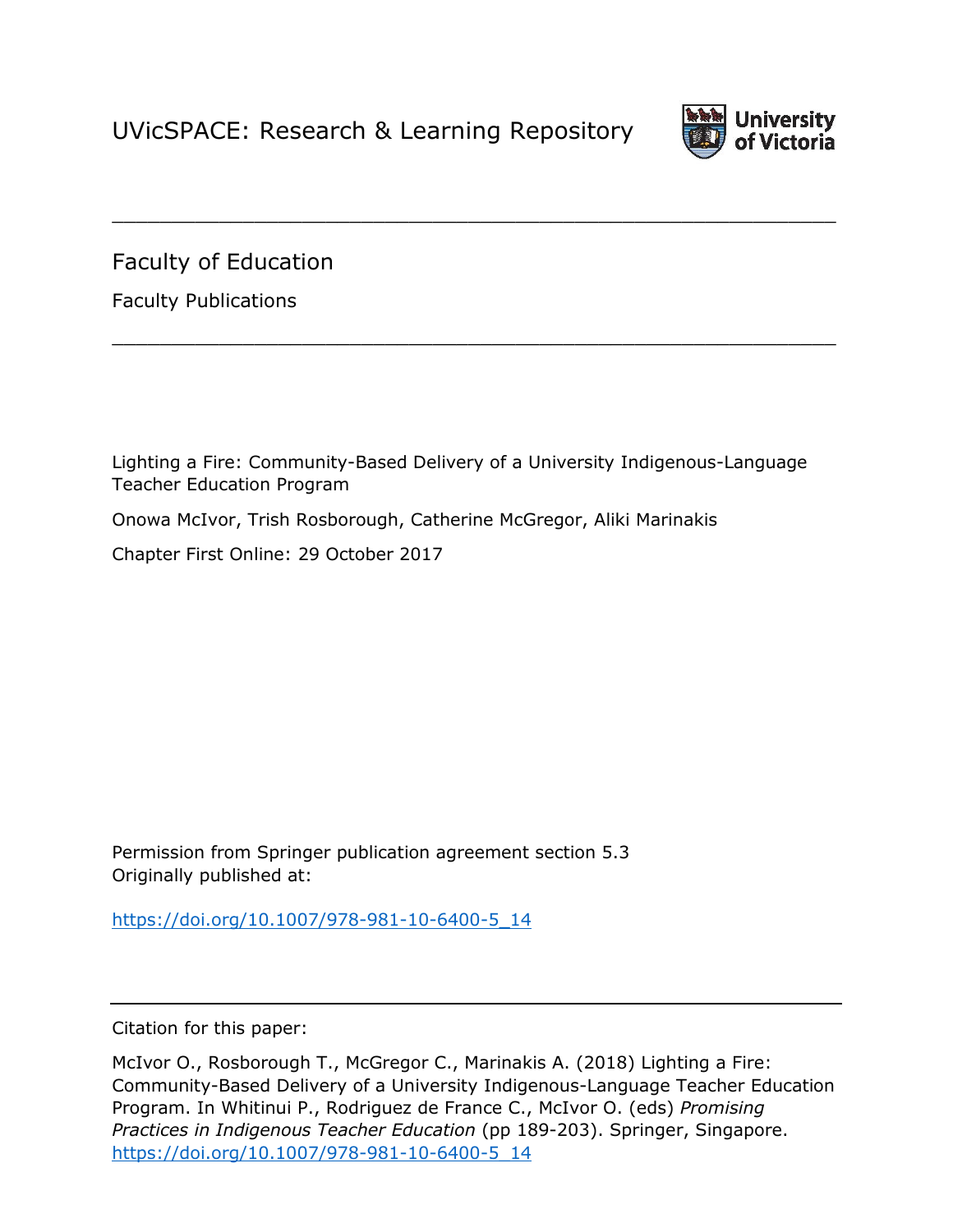# Lighting a Fire: Community-Based Delivery of a University Indigenous-Language Teacher Education Program

Onowa McIvor, Trish Rosborough, Catherine McGregor and Aliki Marinakis

# Introduction

The time has come for radical change in Indian education. Our aim is to make education relevant to the philosophy and needs of Indian people. We want education to give our children a strong sense of identity, with confidence on their personal worth and ability ….

The Indian people are expressing concern that the native languages are being lost; that the younger generations can no longer speak and understand their mother tongue. If the Indian identity is to be preserved, steps must be taken to reserve this trend. (National Indian Brotherhood, [1972,](#page-15-0) pp. 3, 15)

Following a long, dark chapter in the history of formal schooling for Indigenous people in Canada came a pivotal shift still referred to today. Our first organized and coordinated effort to regain control over the education of our children emerged in a report entitled Indian Control of Indian Education published in 1972 (National Indian Brotherhood—now known as the Assembly of First Nations). This report brought on swift government action in 1973 towards a return of control over education for the majority of Indigenous children in Canada. Although, the report

O. McIvor (✉) · T. Rosborough · C. McGregor · A. Marinakis Faculty of Education, University of Victoria, Victoria, Canada e-mail: omcivor@uvic.ca

T. Rosborough e-mail: rosboro@uvic.ca

C. McGregor e-mail: cmcgreg@uvic.ca

A. Marinakis e-mail: aliki@uvic.ca

<sup>©</sup> Springer Nature Singapore Pte Ltd. 2018 189 P. Whitinui (eds.), Promising Practices in Indigenous Teacher Education, DOI 10.1007/978-981-10-6400-5\_14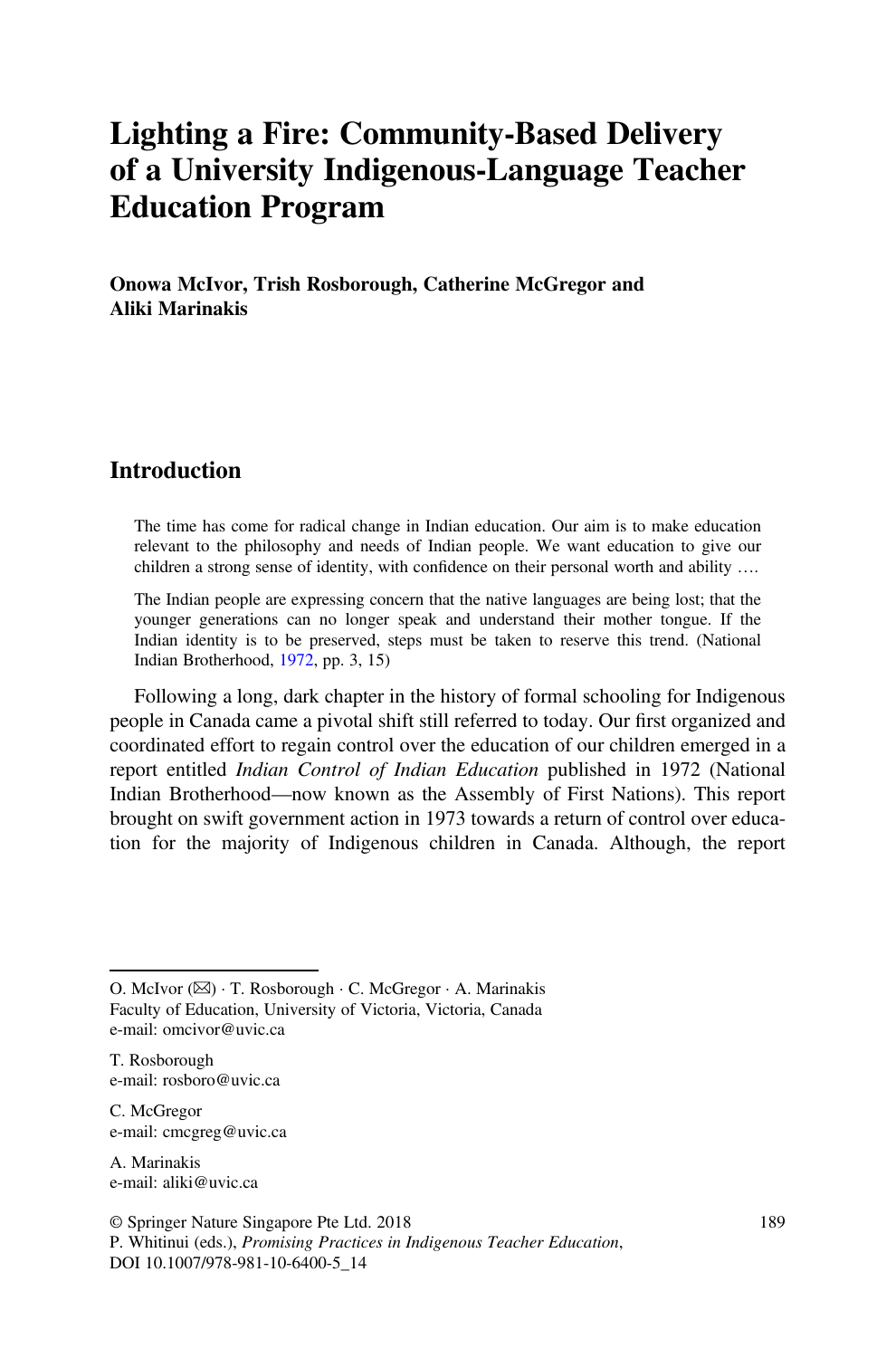included a focus on reviving our languages, this connection began to unravel over the next two decades. For example, the establishment of more Indigenousgoverned community-based schools focused more on delivering public education, and less time on maintaining and/or reviving our languages.

The 1992 report Towards Rebirth of First Nations Languages explained that '[t]raditionally, language was taught in the family and the wider community' (Assembly of First Nations, [1992](#page-14-0), p. 2); however, 'much of the responsibility has been transferred to the education system' (p. 18). And so, the school system for Indigenous peoples needs to play a crucial role in the development of children, including language development. 'Consequently, any strategy to increase the number of speakers of any language must necessarily involve the education system' (p. 2). Despite this clear intention, the majority of schools developed in Indigenous communities across Canada were French or English-medium schools, with only a small minority of schools using Indigenous-language as the primary medium of instruction (Ball & McIvor, [2013](#page-14-0); McIvor & McCarty, [2016](#page-15-0)). In 1991 law scholar James MacPherson noted this gap stating:

The education system over the years has failed to recognize the importance of native languages. Unless the native languages are taught in schools by sensitive teachers, and given the prestige that goes with recognition, the languages are condemned to a slow death. (p. 44)

The 1970s movement for Indian Control of Indian Education also instigated Indigenous-focused teacher training programs (see Archibald & La Rochelle, [2017](#page-14-0)) as well as some teacher training focused on our languages, but these early approaches did not lead to university degrees and professional teacher certification. One important difference of that time was that most of our people spoke their own languages, were first language speakers and were still of working age. Now, we have far fewer speakers in our communities, and so programs have focused on both building new speakers and professional teacher training. This is a daunting task as learning a language within a highly regulated profession, alongside developing new classroom-ready, proficient language teachers is a major a challenge.

#### History and Context of the UVic Program

Prior to describing the details of the Indigenous language programs we offer at UVic in the Faculty of Education, we want to provide a context by examining briefly the historical antecedents in British Columbia (BC), Canada. BC is home to a rich and diverse heritage of Indigenous languages and cultures. Approximately 60% of all Indigenous languages in Canada are spoken in BC. These languages are spoken in 203 different communities; most are found nowhere else on the planet and all of them are endangered (First Peoples Cultural Council, [2014\)](#page-14-0). There are seven language families within BC alone: Wakashan, Dene, Salish,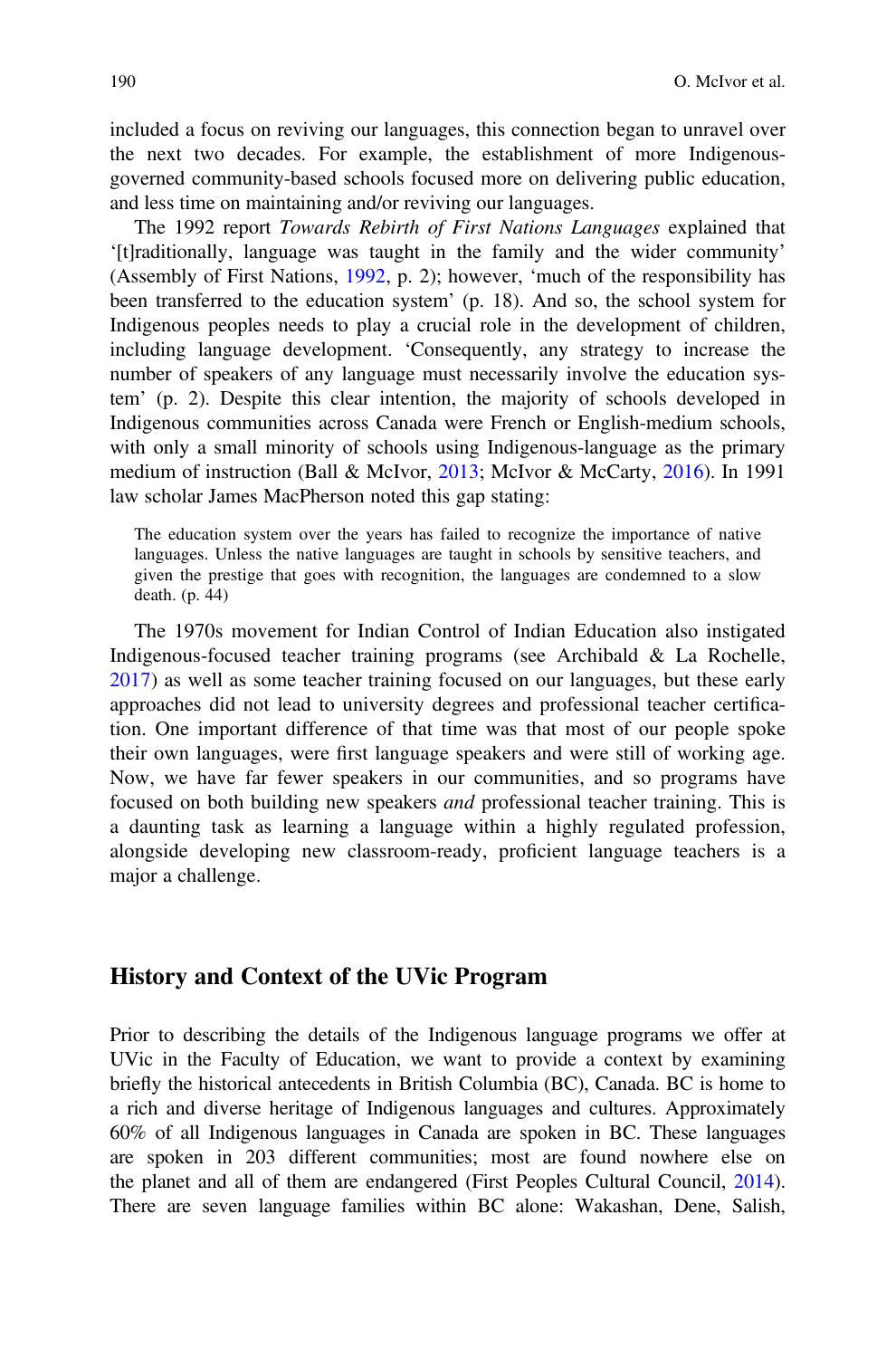Tsimshian, Algonquian, Haida and Ktunaxa, with 40 distinct languages and 70<sup>+</sup> dialects (First Peoples Cultural Council, [2014](#page-14-0)). In comparison, there are only three language families in all of Europe. UVic is therefore located in one of the most linguistically diverse areas of the world.

Indigenous language programs for teachers are a recent phenomenon in Canada. Bear Nicholas ([2009\)](#page-14-0) reports on the preparation of Maliseet and Mi'kmaq teachers as the 'first ever, native language immersion teacher training programme in Canada', established in New Brunswick in 2001. Another notable program in Canada is the Canadian Indigenous Language and Literacy Development Institute (CILLDI) based at the University of Alberta (www.cilldi.ualberta.ca) although this does not lead to professional teacher certification (see Blair, Pelly, & Starr, [2017\)](#page-14-0). Our program at UVic supports students to both learn their language and gain skills and training to become professionally certified teachers.

Although several of BC's major post-secondary institutions (e.g. Simon Fraser University, University of British Columbia, University Northern British Columbia, Vancouver Island University) offer undergraduate and graduate degrees in Indigenous studies, Indigenous education and/or linguistics, few have the same focus on Indigenous language revitalization (ILR) as UVic. Several institutions offer programs that lead to partial or temporary certification (such as 1 year certificates; or a 3-year temporary provincial language teaching certification referred to as Developmental Standard Teaching Certificate programs—to teach language only), however, there is no other degree program presently that has as its goal, the graduation of new speakers with professional skills who can teach in K-12 immersion contexts.<sup>1</sup>

The current UVic Indigenous language and teacher education programs are based on a long history of successful language teaching, linguistic research and study, dating back to 1974. In the 1970s, the Faculty of Education, together with the Department of Linguistics implemented the Native Indian Language Diploma Program (1974), taught largely by linguists who worked directly with Indigenous languages in BC. The Native Indian Language Teacher Training program followed this in 1980. Both programs responded to the training needs for First Nations language instructors. Graduates of this early program were from multiple language groups and they returned to their communities with linguistic and literacy skills where they taught generations of school children written and oral language, as well as developed curriculum, recorded and documented language with elders, assisted with the development of dictionaries and generally contributed to the

<sup>&</sup>lt;sup>1</sup>Other teacher education programs in the province focus on certification, such as the UBC Native Teacher Education Program (NITEP). This program operates through field centres, and offers the initial 2 years towards a 5-year teaching degree. Students are expected to attend UBC to complete the final 3 years. NITEP is a strong, consistent program in the province to certify Indigenous teachers, however it does not currently incorporate language courses in its program (see Archibald & La Rochelle, [2017](#page-14-0)).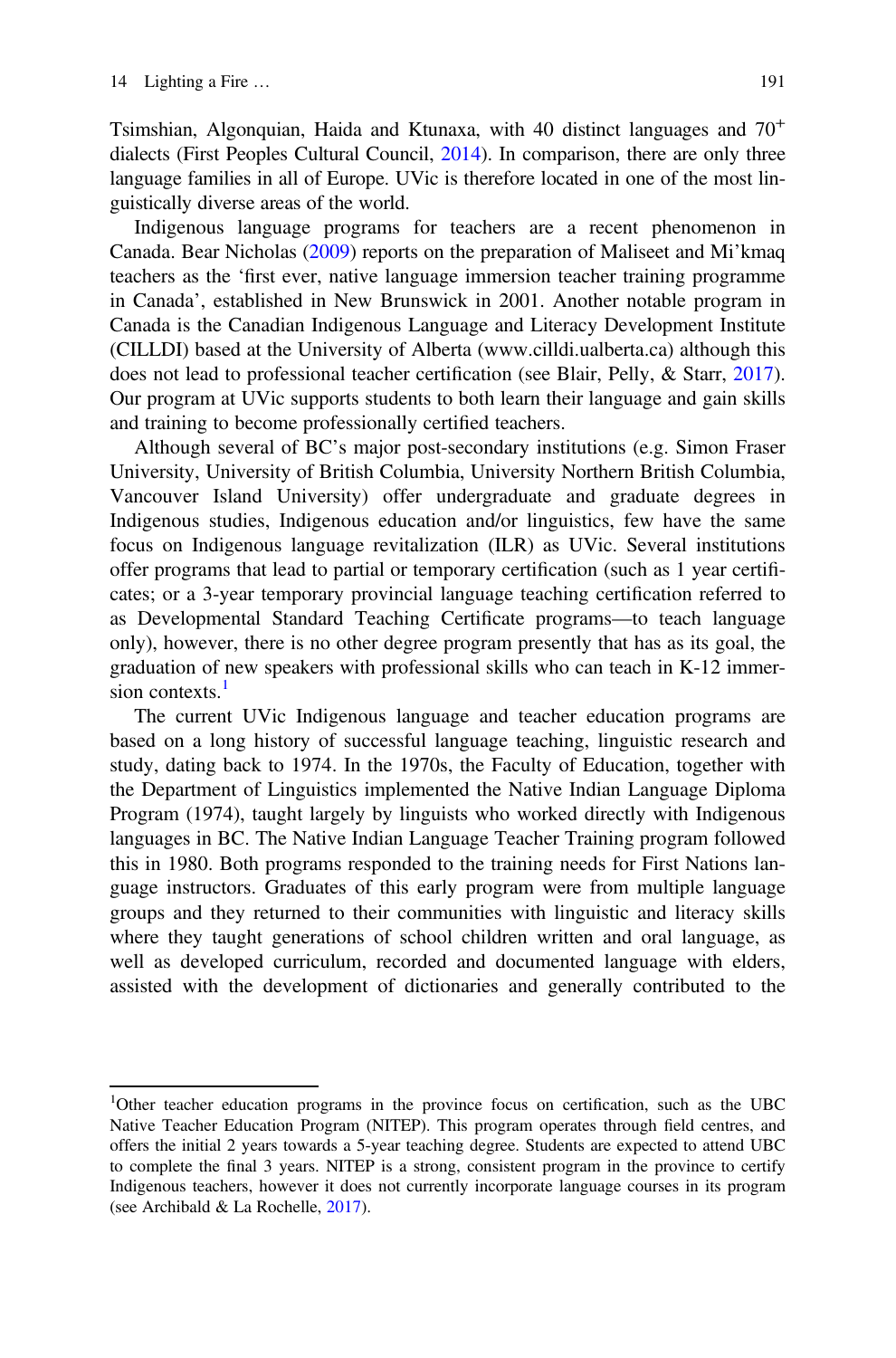health and continuance of their languages. Despite the success and far-reaching effects of these programs, the program did not continue past the early 1980s due to a lack of institutional funding. However, at the time, these programs were revolutionary as they provided linguistics training and language teaching instruction for Indigenous language speakers.

New program thinking emerged in the early 2000's, first with a 1-year certificate focused on language revitalization strategies, followed by a 3-year pilot program focused on teaching Indigenous languages, which grew into the now full degree program. The creation and sustainability of such programs also required Indigenous community consultation, and knowledgeable faculty and staff to implement. The first permanent Indigenous UVic Faculty of Education member, Dr. Lorna Williams, was appointed in 2004, followed by a second, Onowa McIvor in 2008. One of Dr. Williams's first initiatives was to embark on a yearlong, province-wide consultation process with key First Nations stakeholders to determine the key directions for Indigenous language-focused degree programs. Under the visionary leadership of Dr. Williams and McIvor, dedicated staff members (Jane Mertz and Aliki Marinakis-author) and several non-Indigenous Linguistics faculty members holding expertize in ILR, the first UVic languagefocused program was born. Two additional Indigenous faculty members (one in Linguistics, Dr. Jacobs and one in Education—Dr. Rosborough, author) specializing in ILR were hired in 2012 and 2013 to help strengthen these programs. Having Indigenous faculty members provides an important resource for all students and faculty, Indigenous and non-Indigenous, and contributes directly to helping to achieve Indigenous student success.

# Program Features

The programs at UVic consist of three related and laddered programs: a Certificate in Aboriginal Language Revitalization (which exists autonomously as a 1-year credential in a separate faculty) leading into the Diploma in Indigenous Language Revitalization (DILR) and then to the BEDLIR program. The degree program follows a cohort model that is culturally and physically situated in individual language communities. The BEDLIR program provides a foundation of skills in Indigenous language, language revitalization strategies and elementary school teaching and graduates are eligible to be certified as teachers by the BC Ministry of Education.

#### Program Structure

Figures [1](#page-5-0) and [2](#page-5-0) provide a summary of the programs and notes changes in the program structure over the past 5 years.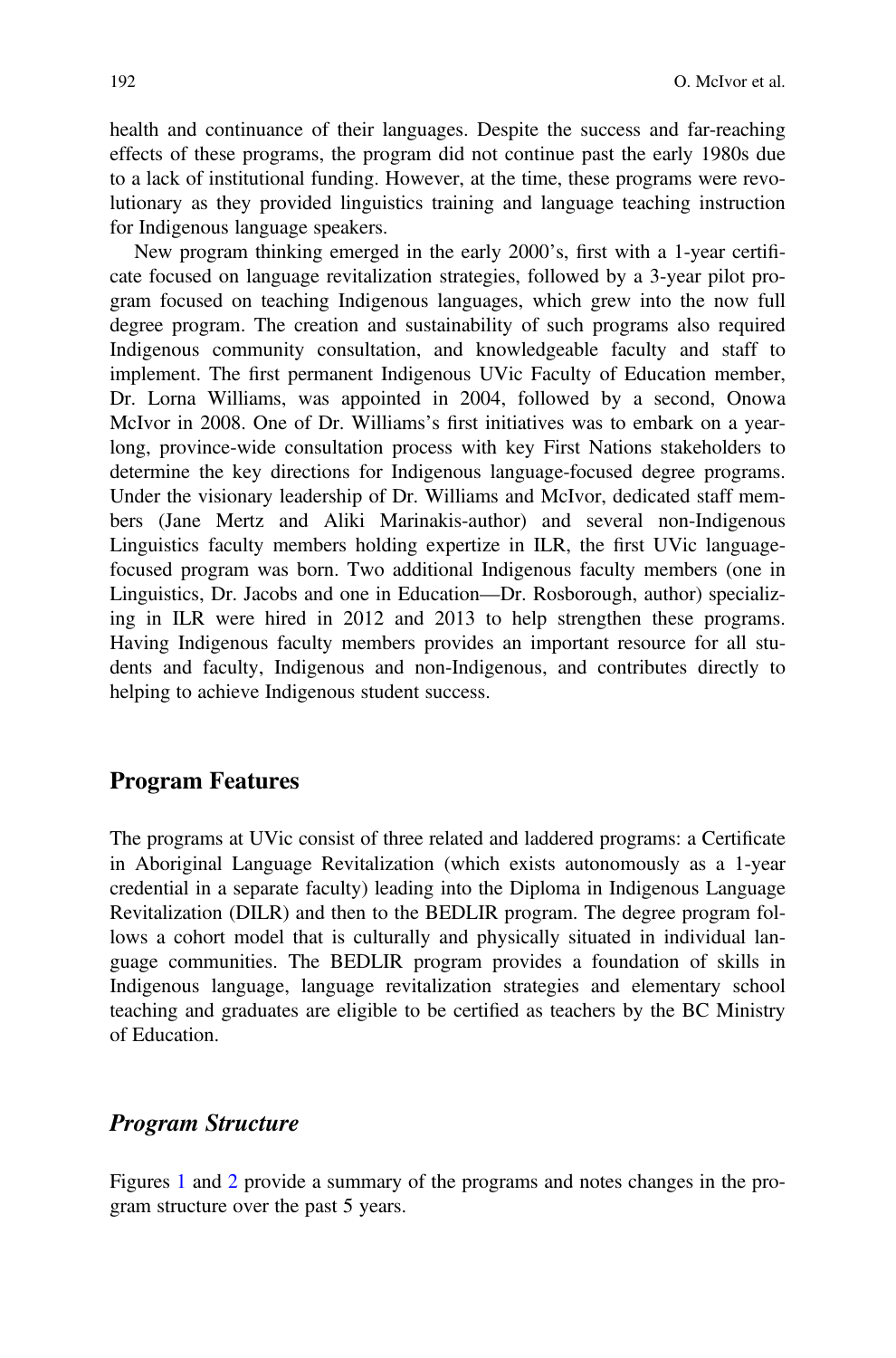<span id="page-5-0"></span>

# Curriculum Design

The curriculum design was shaped in response to language revitalization needs identified by Indigenous communities in BC. Program design goals included a need to prepare new speakers of diverse Indigenous languages and trained professionals to work in the field of Indigenous language education from early childhood, to K-12 and adult education. Finally, there was the goal of enhancing access to post-secondary education in Indigenous communities, with multiple exit points ensuring multiple routes for success.

# Distinctive Characteristics

The four key distinguishing characteristics of the BEDILR program include:

- 1. The program components ladder into each other, providing successful exit opportunities for students at multiple key points throughout the program;
- 2. The programs provide an opportunity to learn about how to revitalize language, as well as the opportunity to increase language proficiency through coursework;
- 3. The programs are designed for delivery in a community setting, in full or in part.
- 4. The programs result in language skills and professional teacher certification that will prepare graduates to teach in immersion language schools.

# Target Audience

The two undergraduate programs (Diploma and BED) address a slightly different target audience: the DILR is targeted towards people who want to build on their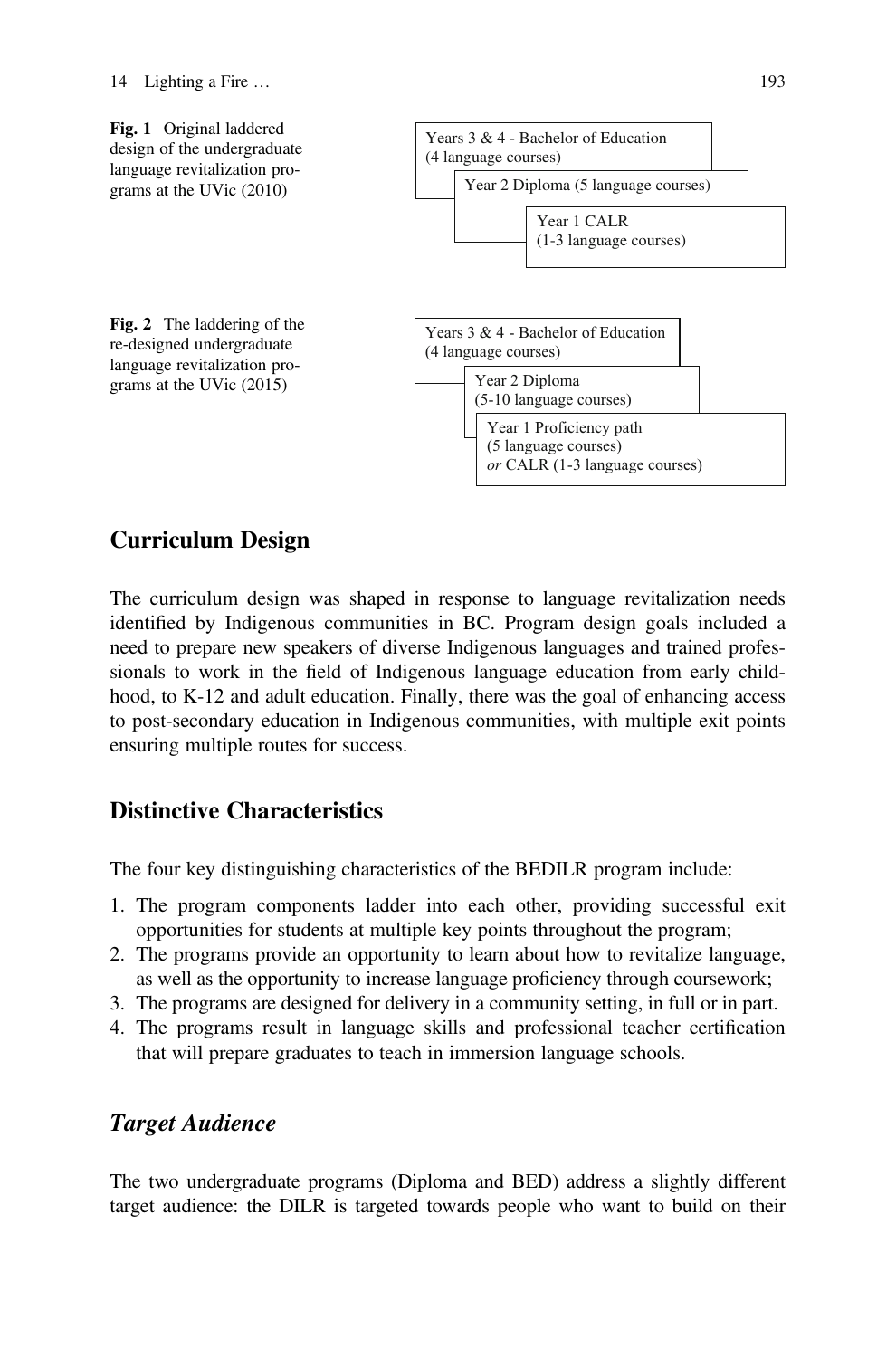Indigenous language skills, better understand the contexts in which Indigenous languages can be successfully taught and gain some basic teaching skills. The BEDLIR program is targeted towards those who want to both learn their language and become professional K-12 teachers. These students may continue building their language capacity to ensure they are qualified to teach in an immersion context if desired. Both programs are designed for Indigenous community members who are unable or unwilling to leave their home communities for extended periods of time.

### Community Capacity-Building

A foundational feature of this program is to build community capacity and draw upon the knowledge of knowledge keepers and Elders. Whenever possible eligible local instructors and/or community members are hired to teach courses, and community members are employed as program coordinators, teaching assistants and mentor-tutors. Fluent speakers are called upon to assist the students with furthering their language skills which leads to the program graduates being prepared to develop and implement immersion language programming at the K-12 level, a goal of many First Peoples<sup>2</sup> in BC.

#### Implementation

The BEDILR was launched in 2010 and offered over four and half years in two different communities. To date the BEDILR has been delivered in its entirety in two Vancouver Island communities, WSÁNEC and Kwakwaka'wakw, as a key support to revitalizing the SENCOTEN and Kwak'wala languages.

Both communities requested an alternative delivery model with three or four courses offered each fall and winter semester, and two or three offered in the summer. This configuration allowed participants to maintain their employment, but ultimately extended the 4-year Bachelor's degree to a longer delivery path. In 2014, an external review was commissioned to reflect on and learn from the first two (concurrent) offerings of the new degree.

# What Have We Learned? Evaluating the BEDILR Program

An important feature of the formal review was a desire to assess and evaluate our successes and build on them, while also noting challenges and opportunities for change. The principal researcher, Dr. Catherine McGregor, conducted this evaluation with the assistance of WELCIEM Claxton and the guidance of an Indigenous

<sup>&</sup>lt;sup>2</sup>First Peoples is common phrase used in Canada for Indigenous peoples.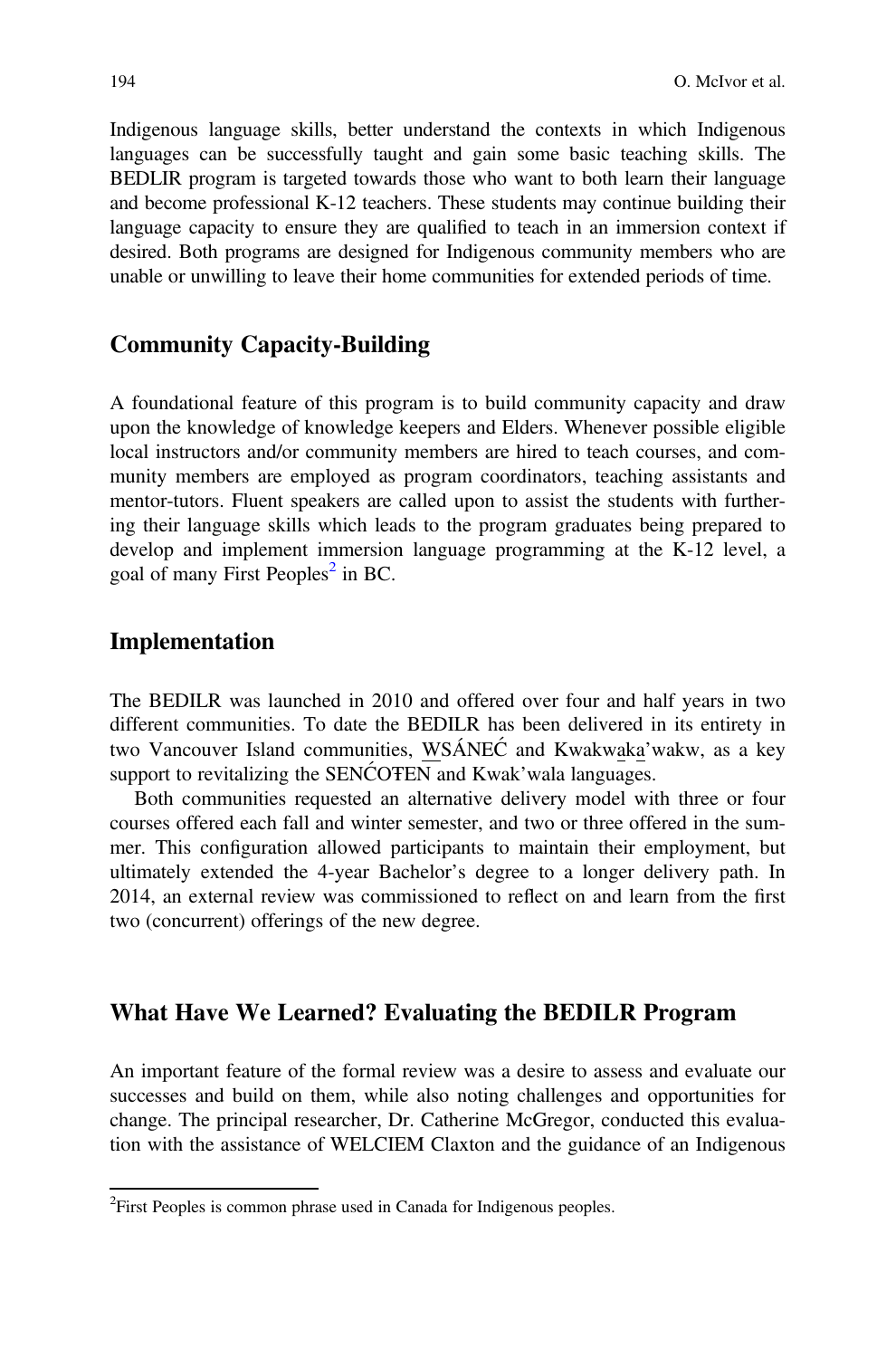advisory team with representatives from UVic and the WSÁNEC and the Kwakwaka'wakw communities. The evaluator took an Indigenist stance (Wilson, [2007\)](#page-15-0), using culturally responsive evaluation methods that value and recognize Indigenous peoples, cultural beliefs and worldviews. The evaluation engaged students, Elders, instructors, practicum mentors and supervisors, and UVic and community planners and administrators. The impacts of the program on communities, schools and students were traced through a careful examination of participants' perspectives and experiences in classrooms, during practicum and in work with the community.

# Our Findings: Creating a Culture of Hope

The evaluation identified broad impacts across the communities in which it was offered. First and foremost, the BEDILR program has created a culture of hope and change at the community level. The big successes of the program were identified in our analysis as (1) deep learning, (2) credentialing of a new generation of Indigenous educators and (3) the power of Indigenous languages to heal.

# Our Participants

The students in both cohorts have a variety of backgrounds and experiences. Some began the program with strong academic skills, while others had not completed high school. Some student entered the program with strong language skills, while others were beginners to learning their language. There are many other contextual issues that need to be considered. For example, some students were survivors of residential schools—and many have affected family members. In conducting the evaluation, we found that *all* of our students have multiple responsibilities for family, community, cultural obligation and employment. Cultural and ceremonial activities remain a big part of these students' lives despite their additional responsibilities as students.

# Context Matters: The Intersection of Passion and Purpose

It is also important to recognize that both WSÁNEC and Kwakwaka'wakw communities had existing leaders and language champions with extensive language revitalization experience with/in their communities. These leaders were powerful political voices with considerable influence in the community and were important allies to the BEDILR program planners. The Kwakuitl Nation leadership (the administrative lead for the Kwakwaka'wakw community partnership, which included the, Quatsino and Gwa'sala-'Nak'waxda'xw Nations as well) had a keen interest in ensuring that more Indigenous teachers were able to work in the local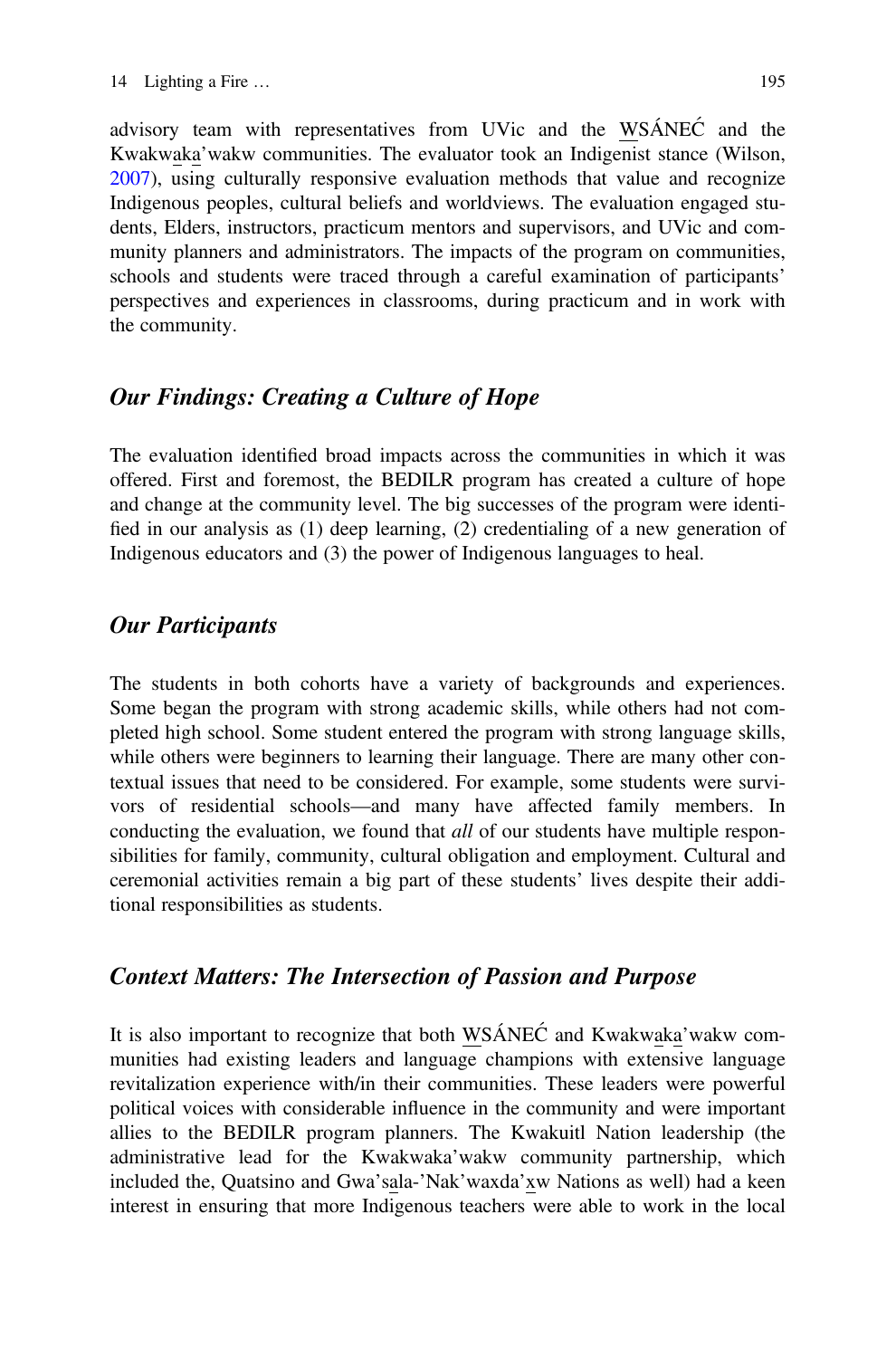public schools and a deep desire to ensure these individuals were granted the same professional recognition and salary as all other teachers. In WSÁNEC, the goal of ´ creating enough teachers to work in their nation-operated SENCOTEN immersion school was a key priority, given their existing preschool language nest programs. As these examples show, community leaders were powerful catalysts, advocates and resources for the BEDILR program; however, they also were agents in their own right who sought to shape the program in their own way.

What we hope this short summary makes evident is the BEDILR program is significantly different from a more typical teacher education program, not only because of its community-based delivery and language specific design, but simultaneously it seeks to serve educational, cultural, social, political and linguistic goals by inspiring current and future community leaders. It is a program model devoted to meeting community needs, and fulfilling the promise of education to change the lives of Indigenous children, and in particular, to make them language warriors of tomorrow.

#### Program Impacts and Successes—Student Voices

In this next section we provide evidence of the impacts this program had on the lives of our students. These student stories are inspirational: we share them here as testimony to the power of the program in effecting Indigenous learners and future generations of Indigenous language speakers.

# Deep Learning

I got schooled in so many ways; the course we took with [teacher's name] … I had never heard the stories she shared with us, and the residential school survivors. I had thought: we have to take control of our lives, stop blaming others and fix what it is now and move forward, and leave what happened in the past. But now I realize the wreckage that it created for many of our people. It does leak, it follows you, it hurts, continues to hurt people. It doesn't stop. In thinking about the moments like this in our classes over the last several years … I am now thinking I need to be more open—why, how, what. I am trying to answer the questions a lot more. My openness is a result of being in this program. It opened me to a different perspective. I'm grateful; I was close-minded, but it's different now. I like the fact I got to learn that much more of the historical value of our world, and our people, and that will make me a better teacher … I wasn't ready for this prior to this learning. (Program participant)

This story shows the learning offered by instructors and Elders went very deep with many students—so while much of the program was designed to offer insights into schooling and teaching, it was the development of their emerging teacher identities, informed by their cultural and historical contexts, which powerfully framed their philosophy and stance as a teacher. Such evidence helps to verify our claim that much deep, contextually rich and meaningful learning has been central to the program's success.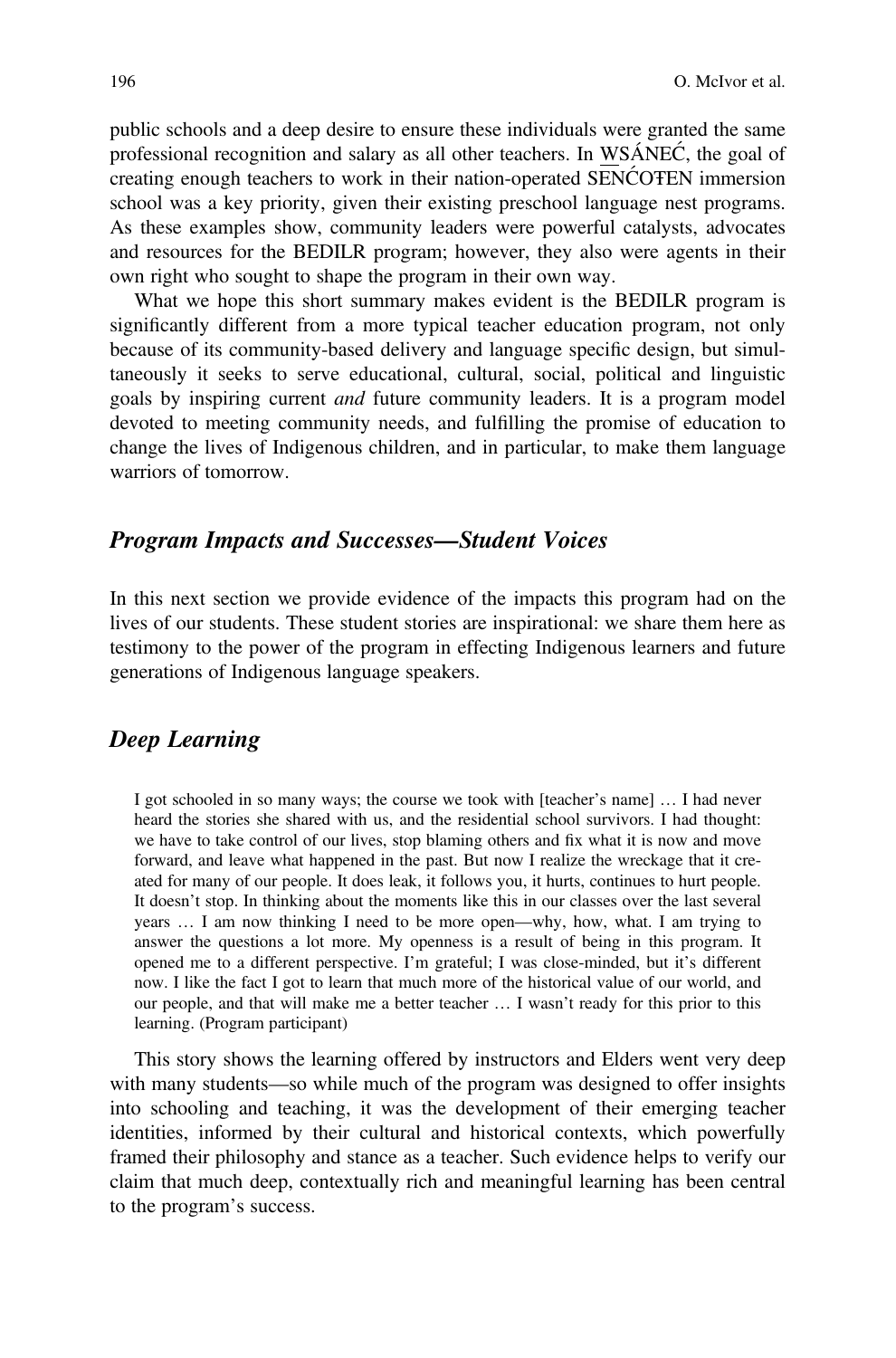### Creating a Cadre of Indigenous Teachers

[This is a] transformational opportunity to reinvent ourselves as we move into new spaces [in the community]  $\ldots$  It is our work; it is a tremendous responsibility. But we have to be a part of all that work around language and culture and building the identity of our people. (Program participant)

Having our people as teachers in our community on the North Island, that's what this program has to be about. (Program participant)

Our university partners are learning too, and becoming our allies. They are doing things that will change how this program operates, make it easier to participate. (Program participant)

Indigenous people are largely underrepresented in the teacher profession. Ryan, Pollock and Antonelli [\(2007](#page-15-0)) drawing from 1996 Statistics Canada data stated, '5.57% of the total Canadian elementary/secondary teaching and counselling population were visible minority or Aboriginal' (p. 10). A more recent British Columbia Teachers' Federation report [\(2015](#page-14-0)) stated there were 106 self-identified Aboriginal educators in BC (from a total of 24,000 full and part-time teachers).

Archibald, Glickman and McKinnon [\(2005\)](#page-14-0) summarize several studies that argue for tripling the number of BC Indigenous educators (in 2001 estimated at 1,200) for the number of Indigenous teachers to accurately reflect the percentage of Indigenous students in schools. The BC Ministry of Education [\(2012\)](#page-14-0) estimates there are currently about 65,339 Aboriginal students in the K-12 system, which accounts for about 10% of the total student population overall (p. 10). If there were a match between these percentages, then there would need to be more than 2,400 Aboriginal educators versus the reported 106. In addition, Indigenous teachers serve as catalysts for changing the educational system, as advocates for decolonizing and indigenizing the curriculum, and as role models for Indigenous and non-Indigenous students who want to make a difference in their communities.

In our evaluation report, we heard powerful voices for changing the experiences of Indigenous children and youth, and the ways in which Indigenous pedagogies and ways of learning could be more readily and fully integrated into public and nation-operated schools. It is evident that these program graduates will help to transform our schools, serving as part of a parallel healing process for both Indigenous and non-Indigenous communities in the teaching profession.

# The Healing Power of Language Learning

There is so much beauty in the language, you can know the territory, unleash secrets, tell your old stories …. Being native and young is hard, our people are going through such pain and heartache, but then you learn your language, and you have something to be proud of, it belongs to you, you have names for these islands, they still belong to you. It makes them light up and be proud again. If we can all be fluent in the language, with a new outlook on life, we can have a different world. (Program participant)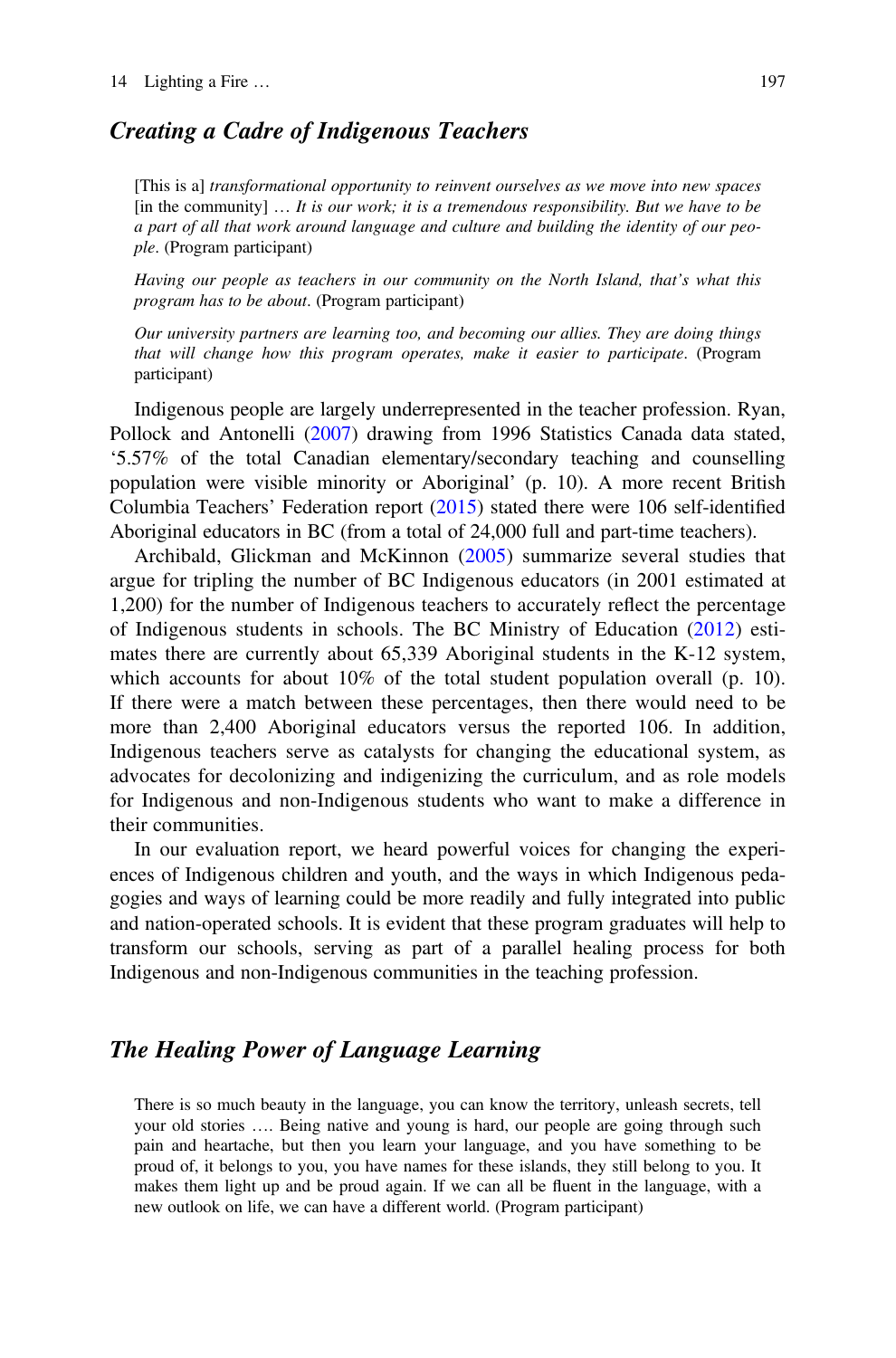Evaluation participants conveyed the healing power of Indigenous language learning, in that, not only does language learning create a sense of confidence in how to teach Indigenous languages, it also instils a culture of pride as an Indigenous person. This is a key finding of our evaluation; language is a powerful vehicle that can empower learners and deeply affect their sense of agency and capabilities. It is clear that embedding Indigenous language learning into formal and informal educational spaces will make a difference for many learners, now and into the future.

### Language Warriors: Lighting the Fire

I am grateful to the Elders I've worked with, the language champions, the teachers, the learners, the way they have pushed me and allowed me to learn from them. So it is very much a co-construction, and we each bring something different to the situation. And someone new is created from that … that is especially important in a classroom with a lot of Aboriginal students … Where we come in, we come in as supporters—and allies—to the work of language revitalization … At the same time, I need to respond to why am I here? Why do I have to do this stuff? What I do is explore what is potentially practical, and what is beautiful and exiting, interesting … and what it tells us about who we are as human beings. (Program participant)

My granddaughter is five, I can speak to her in our language, and she understands quite a bit more. She has been spoken to by her mother, and me, so she knows it more than some others … in the years to come, we'll better understand the legacy we've created.

As First Nations people, you are the ones that have to be the expert, the champion of all things. You may be one of the first, and you are blazing a trail. (Program participant)

These students are trail blazers—they are on a journey to effect positive changes in their community, and they are inspiring others as they do this work, making a path that others can more easily follow. A strong desire to learn and serve is evident in many of the stories heard during the evaluation. These stories illustrate the power of Indigenous communities to draw from their past—their histories, their spiritual beliefs and the cultural traditions they have practiced since time immemorial. Their stories identify language as a cultural symbol and the tool through which they can heal themselves, despite the barriers and obstacles. We learned how much these participants are the new language warriors, lighting a fire that will burn intensely as they build a stronger future.

### Identifying and Meeting Challenges

While we are inspired by the words of our participants and their community leaders, our evaluation also revealed the challenges we faced. Some of the greatest challenges identified directly relate to the divide between education institutions and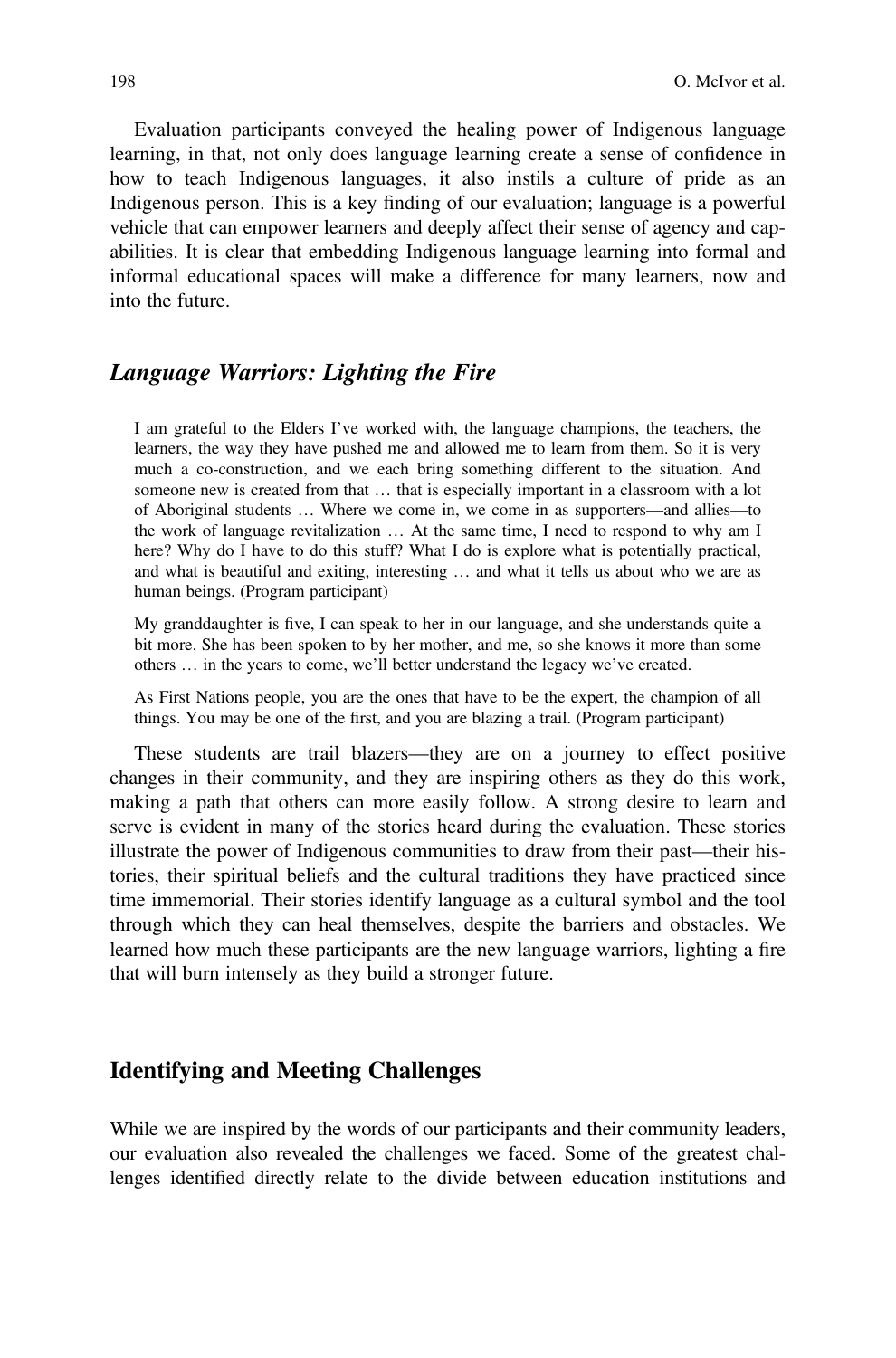Indigenous communities and students. Program partnerships and administrators address challenges as they arise, however some of the challenges are more complex and involve outside factors. Community politics and dynamics around language revitalization, for example, are ongoing challenges as they include attitudes towards dialect and orthography differences, including political divisions within language communities. Some of these dynamics were addressed through coursework within the program, and inclusive approaches of community collaboration. We are able to address logistical delivery challenges around coordination and communication across distances as they arose, however academic preparation is an ongoing challenge both in recruiting and retention. Flexible entry opportunities created to ensure anyone wanting to learn their endangered language has that opportunity, can lead to difficulties in later meeting program requirements. Different kinds of challenges around expectations and ideology that arose in practicum placements (usually within public schools) offer an example of the ongoing need to continue building understanding of expectations between Indigenous communities and students, and western academic institutions. Our programs continue to challenge the university and provincial expectations in a number of areas, from admissions policies, to Teacher Regulation Branch regulations, to more direct accommodation for community events, such as deaths or weddings during times of course delivery. The two most pressing issues continue to be: (1) seeking and obtaining funds to deliver the program, and (2) improving upon on language teaching and learning opportunities in order to address the need to create new adult speakers.

#### Need for Stable and Adequate Funding

We would be remiss if we did not address the key challenge of funding. The funding of BEDILR programs is a combination of external funds, community partner contributions and university 'base' funding. Tuition alone is not adequate to fund these community-based programs. There are extra costs associated with community-delivery and Indigenous education, such as travel, and honorarium, as well as the extra costs of practicum. The involvement and support of community is both costly and essential. Our partners resource the programs with language and traditional knowledge experts, access to facilities and local coordination. Each individual community-delivery requires external funding, which is accessed through lengthy and competitive proposal processes. This means that communities and institutions must direct much of their time and effort towards seeking and securing adequate funding for language teacher education programs. Recent political attention towards the Truth and Reconciliation Commission of Canada: Calls to Action (Truth and Reconciliation Commission of Canada, [2015\)](#page-15-0) the need to better support ILR efforts, however, we have yet to see an injection of funding that is both adequate and stable.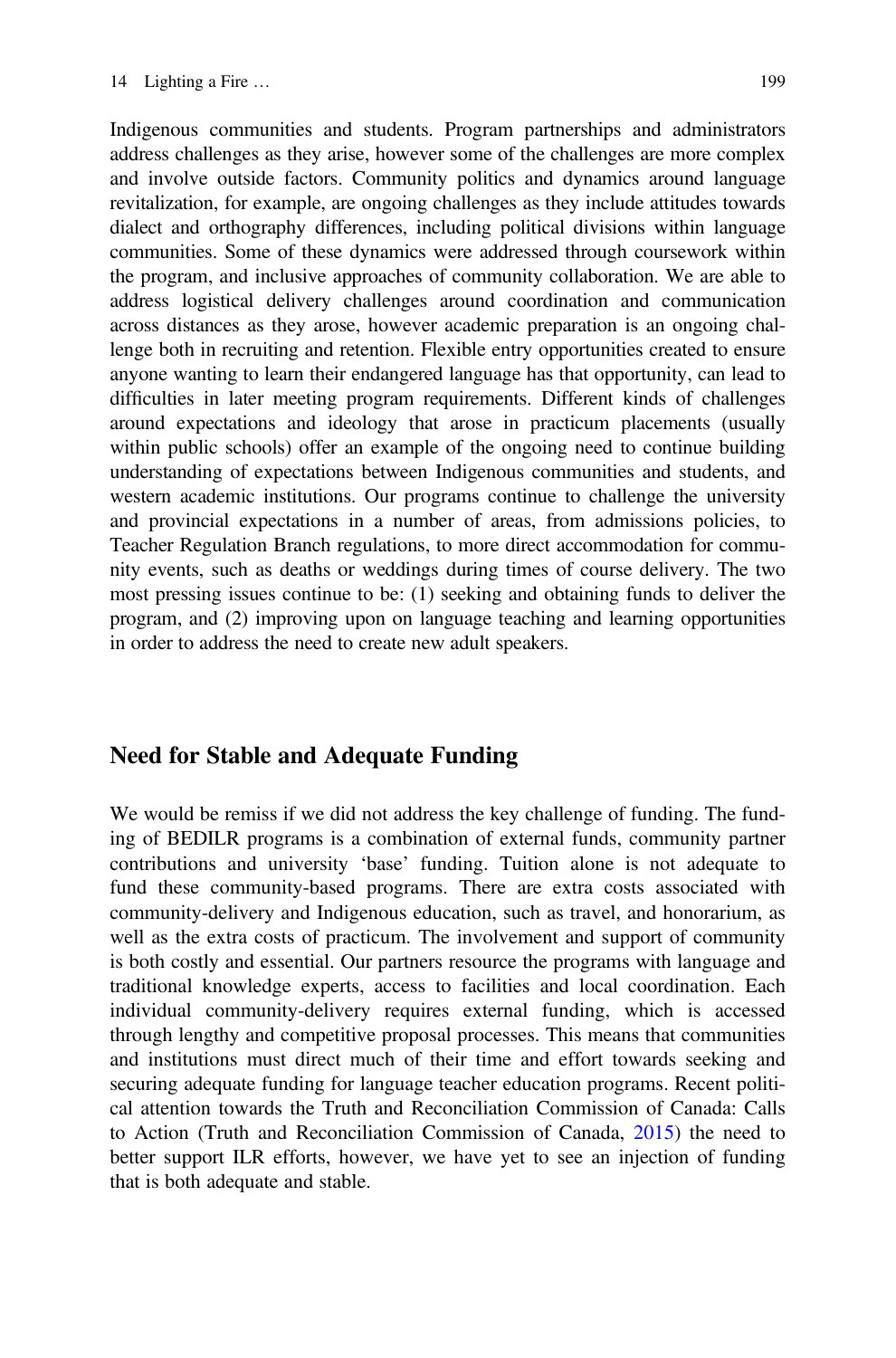# Responding to the Challenges: Emergent and Ongoing Changes Implemented

Given this context, we have taken a variety of measures to adapt and modify the programs in the face of the challenges and opportunities identified by the program staff and evaluation team. As result, we are more focused on changing and improving the areas we have influence over. In this final section of our chapter, we focus on two key areas of change: an increased focus on language proficiency, and the need to re-design the credential to better serve the needs and interests of our Indigenous community partners.

## Increased Focus on Language Proficiency Development

We continue to learn and develop our approach to delivering a program that meets the dual need of developing new proficient speakers who also build skills towards certification to teach in their languages. While the BEDILR evaluation identified and celebrated the importance of language learning that occurred within the program, it also spoke to the challenge of learning one's language while simultaneously taking courses in teacher education. Many students expressed anxiety about their progress in learning their language and expected that participation in the program would have led to higher levels of language proficiency. In response to the needs of students, program leaders created a proficiency path option as the first year of the DILR.

The proficiency path of the DILR begins with three complimentary language courses: a language course that covers sounds of the language, vocabulary and grammar; a mentorship course that pairs learners with speakers for one-one and small group immersion; and, a newly created course, Learning to Learn, that examines effective strategies for adult language learners such as self-directed learning. A key factor to gaining language proficiency is time (McIvor, [2015\)](#page-15-0). Launching the programs with a heavy emphasis on language proficiency building and devoting more class time to this endeavour bolsters early success and makes language learning seem like a real possibility. The *Learning to Learn* course responds to the recognition that students must manage their language learning path, both in and outside of courses. One of the aims is to support the students to become lifelong learners of their language.

The language learning outcomes of these community-based programs are also dependent on the first language speakers who support the students as mentors. The role for mentors is to speak the Indigenous language with students in one-one and small group immersion settings and to support the instructors in the delivery of language courses. In many cases, mentors too, are recovering their language in their own lives. Having their language disrupted by residential schools and other colonial influences, some of the mentors have used their language very little since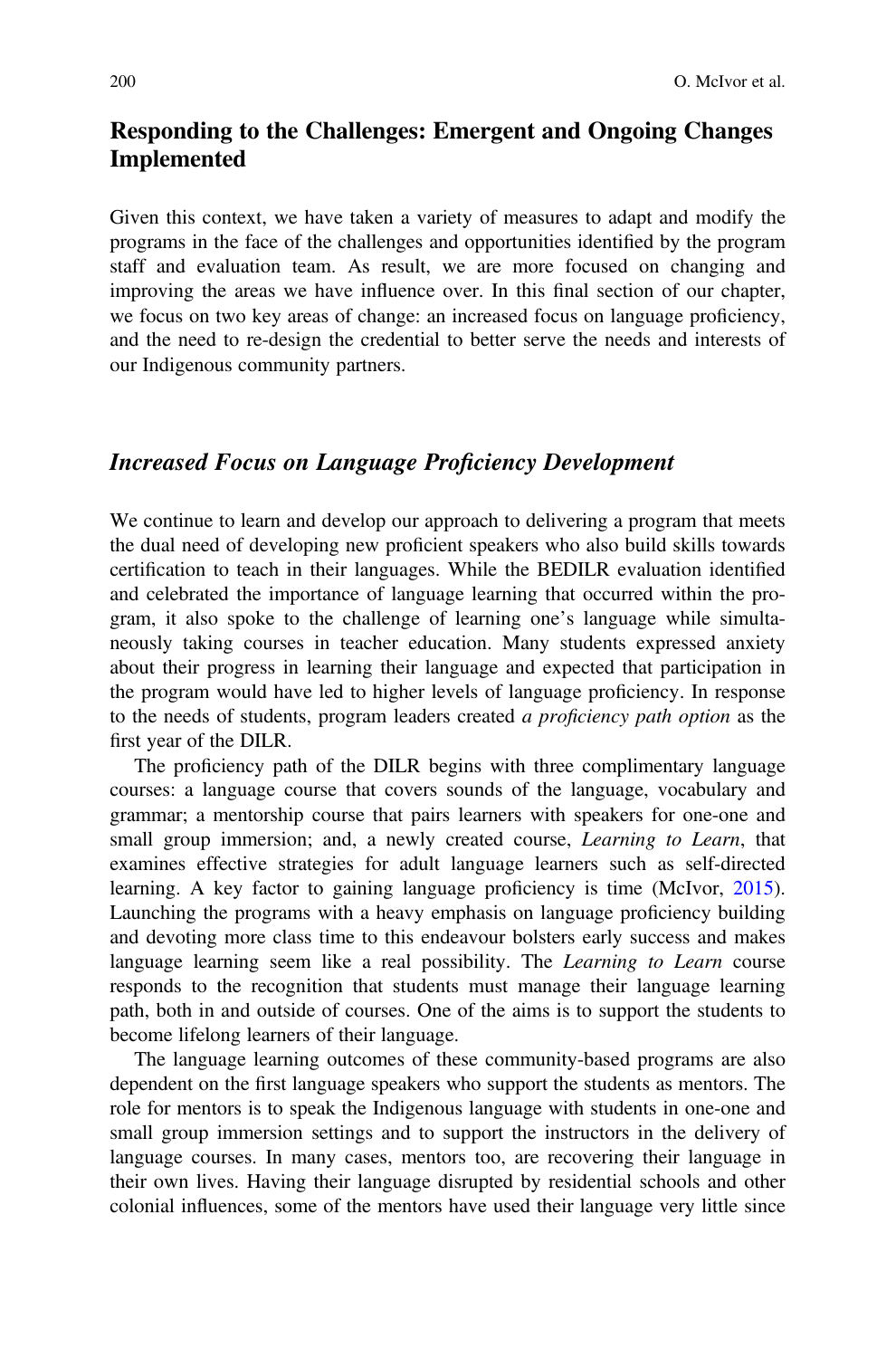childhood. While the recovery of one's language can be joyful, it is complex and can raise issues of trauma and pain for both mentors and students. It is important that instructors, students and community liaisons are mindful of the socialemotional issues that surface and can be barriers to ILR. These dynamics require a respectful and thoughtful learning community and explicit agreements about how to support language learning and recovery. In some programs, students and Elders have developed an agreement in the form of an oath that describes how they will support each other through positive practice and the creation of safety within their shared language work.

The mentorship course has allowed us to respond to the learners' need for more time devoted to the language. With much resourcing from community partners, we have used this course as an opportunity to provide sustained immersion experiences. These immersion sessions are delivered in the form of activities such as camps, exploration of traditional territories, medicine and food gathering and food perpetration. Students often report that these experiential activities are an important part of their language learning journey. When describing the value of these activities, students speak about hands-on learning, language in the context of meaningful and real life experiences, and connections with ancestral teachings, as accelerating their language learning and strengthening their identity.

#### Moving Forward

Developing the language proficiency of the students is simultaneously the greatest success and the greatest challenge of the BEDILR program. Language revitalization is about bringing language back into the spaces of everyday life (e.g. see Hinton, [2013\)](#page-14-0). For learners to become strong proficient speakers across broad domains takes time and much effort. In the words of one student,

Language was supposed to be a keystone of what we were trying to accomplish …. The other things are important, but more time spent building proficiency and then going to the core courses that teachers need would be better. (Program participant)

While the BEDILR continues to evolve and respond by building in more language-focused courses and experiences, the time to devote to language proficiency development continues to be limited by teacher education regulation leading to certification. An obvious new direction is the need to negotiate an alternative structure for degrees which are dually focused on Indigenous language proficiency building and creating professionally certified teachers. This must not be a lesser than or second rate degree but rather a degree to recognize the important differences. For instance, such a program would need to be grounded in: (1) language proficiency building, (2) Indigenous values, teachings, worldviews and pedagogies and (3) explicitly include knowledge and training about additional language learning and teaching in a language that the children are learning at the same time (similarly to French immersion programs in western Canada).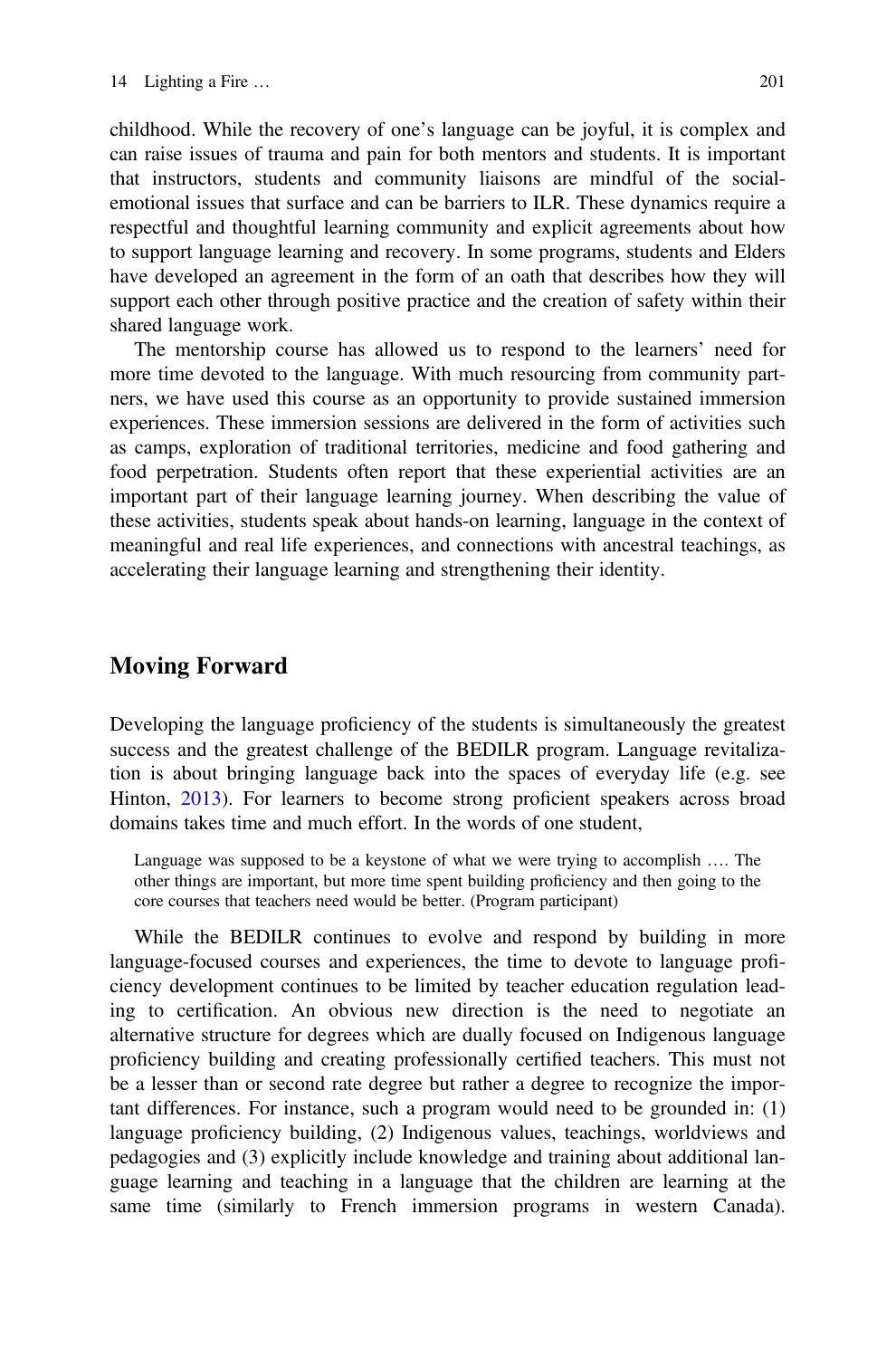<span id="page-14-0"></span>Alternatively, UVic is currently exploring what might be an even better option—a 4-year Indigenous language proficiency degree. Such a degree would prioritize language learning and could be followed by a shorted post-degree professional program that leads to teacher certification. This may offer us the best way forward with language at the forefront of our program design and development, in addition to attracting new language warriors.

#### Summary

This chapter elaborated on the power of partnerships between educational and Indigenous communities, and provides important policy and practice exemplars for others engaged or interested in language revitalization work. We highlighted the challenges and successes of creating and launching this kind of work within and alongside a mainstream institution. We also set out our goals for revising our approaches to make our programs responsive to the passion of our communities to revitalize their languages, and to take back their educational systems. At the heart of all of this are our languages, and our language warriors who will lift them up and ensure life breathes through them once again. Our hope is that together with our community partners, we are one small part of lighting the fire needed to sustain Indigenous languages for the benefit of our children, Indigenous peoples themselves and the betterment of a whole and just society.

# References

- Archibald, J., Glickman, V., & McKinnon, J. (2005). Tracking education career path and employment status of BC teachers of Aboriginal ancestry report. Vancouver: Edudata Canada.
- Archibald, J., & La Rochelle, J. (2017). Raven's response to teacher education: NITEP, an Indigenous story. In P. Whitinui, C. Rodriguez de France & O. McIvor (Eds.), Promising practices in Indigenous teacher education (pp. 00–00). Singapore: Springer.
- Assembly of First Nations (1992). Towards rebirth of First Nations languages. Ottawa: Author.
- Ball, J., & McIvor, O. (2013). Canada's big chill: Indigenous languages in education. In C. Benson & K. Kosonen (Eds.), Language issues in Comparative Education: Inclusive teaching and learning in non-dominant languages and cultures (pp. 19–38). Rotterdam: Sense Publishers.
- Bear Nicholas, A. (2009). Linguistic decline and the educational gap: A single solution is possible in the education of Indigenous people. Ottawa: Assembly of First Nations.
- BC Ministry of Education (2012). Summary of key information. [https://www.bced.gov.bc.ca/](https://www.bced.gov.bc.ca/reporting/docs/SoK_2012.pdf) [reporting/docs/SoK\\_2012.pdf](https://www.bced.gov.bc.ca/reporting/docs/SoK_2012.pdf).
- Blair, H. A., Pelly, L., & Starr, R. (2017). Connecting Indigenous language policy, programs, and practices. In P. Whitinui, C. Rodriguez de France & O. McIvor (Eds.), Promising practices in Indigenous teacher education (pp. 00–00). Singapore: Springer.
- British Columbia Teachers' Federation (2015). Employment equity for Aboriginal teachers. <http://bctf.ca/uploadedFiles/public/AboutUs/ServicesHandbook/5EmploymentEquity.pdf>.
- First Peoples' Cultural Council (FPCC) (2014). B.C. First Nations Languages 2014. Brentwood Bay, BC: Author.
- Hinton, L. (Ed.) (2013). Bringing our languages home: Language revitalization for families. Berkley, CA: Heyday Books.